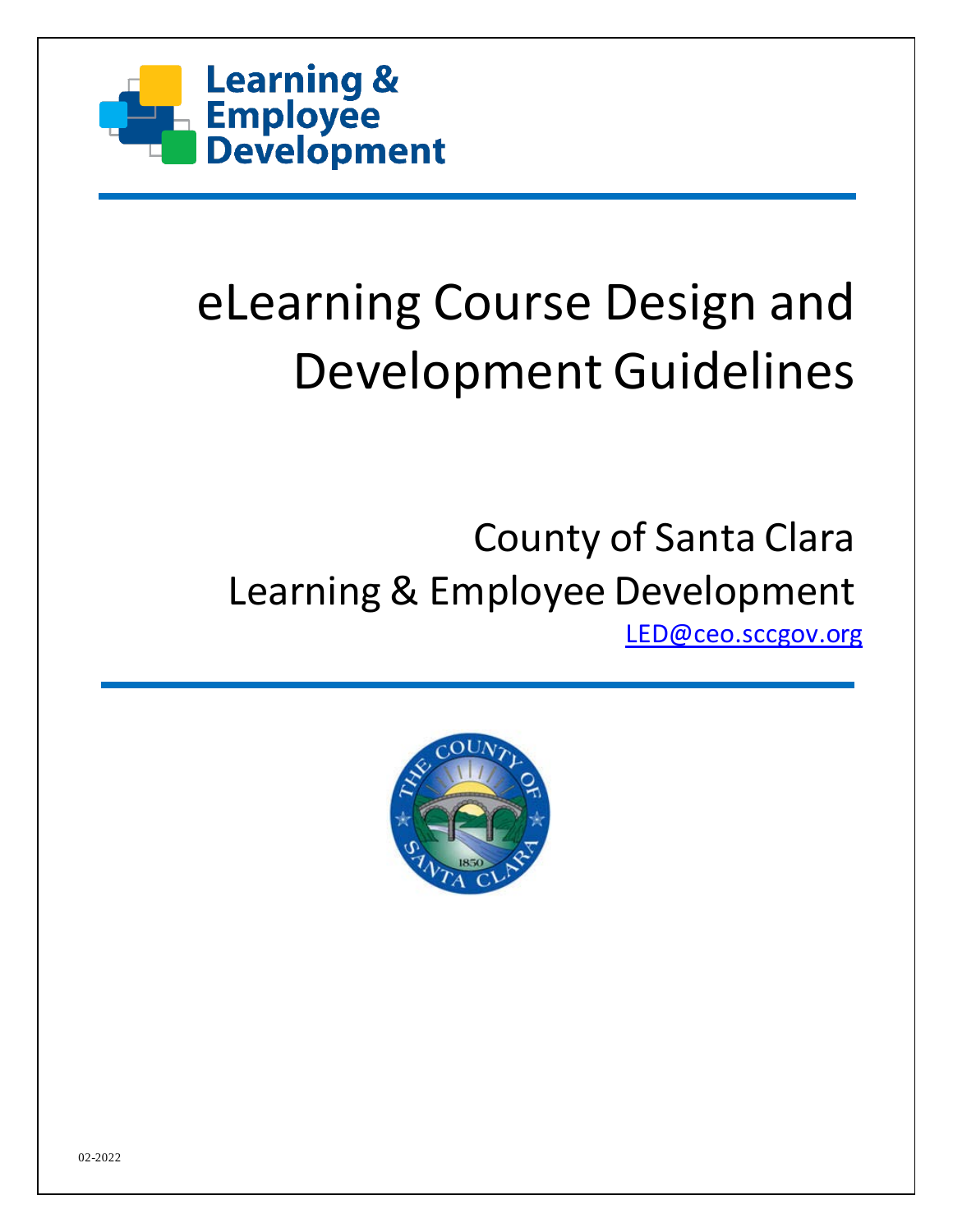# **eLearning Course Design and DevelopmentGuidelines**

The goals of these guidelines are to ensure:

- consistency in eLearning courses developed for/by the County
- similar experiences for customized eLearning courses
- eLearning courses will seamlessly interact with sccLearn

While the guidelines are very important, they allow the designer freedom to do what is best for the course and the experience for the learner. Ideally, the course will contain developmental content to educate the learners and an evaluative component to test the learner's knowledge.

There are several stages to launch an eLearning course in sccLearn. To view where the design and development of the course fits in to the process, view the [eLearning Development Flowchart.](https://files.sccgov.org/bc-entlearningdocs/eLearning/eLearningDevelopmentFlowchart.pdf)

# **1. Course Structure and Content**

The course should be developed using Articulate Storyline 360. The overall structure of the course should contain the following elements:

**Course Introduction** – This should include a title page and a welcome message. The version number of the course should be included in the footer of the first page. The version number should preferably consist of the month and year that the version will launch, with an incremental number reflecting the published version as it is being tested in sccLearn, for example 062021.01. The course introduction should also include the course objectives and duration to let the learner know what they can expect to learn from this course and how much time they can expect to allocate. If the course has elements that may not be intuitive, then interface instructions should be provided.

**Narration / Audio** – Clear concise human narration with a consistent tone and voice is preferred to provide the maximum learner engagement. The narration should enhance the learning experience and not be used for simply reading the slide contents to the learner. Background audio should not distract from the learning experience. Courses developed without narration should only be developed when the recording of narration will result in an unacceptable delay to launch the eLearning. External eLearning vendors are available to provide professional narration services through the Work Order Procurement Request (WOPR) process with LED for an additional cost.

**Foreign language translation services** – The Procurement Department has a pre-qualified pool of language translation vendors which can be utilized to save time and money.

**Course Navigation** – The learner should have the ability to navigate through the course at their own pace. The course should be designed with a linear flow for the overall course design, with selfstructured interaction within a slide as this provides a better user experience and causes less complications in sccLearn. The preference is for the learner to be restricted from moving to the next slide for the first 5 to 15 seconds of the slide narration, however this is based on content and for the content owner to determine. This is typically a setting within the software used to create the course.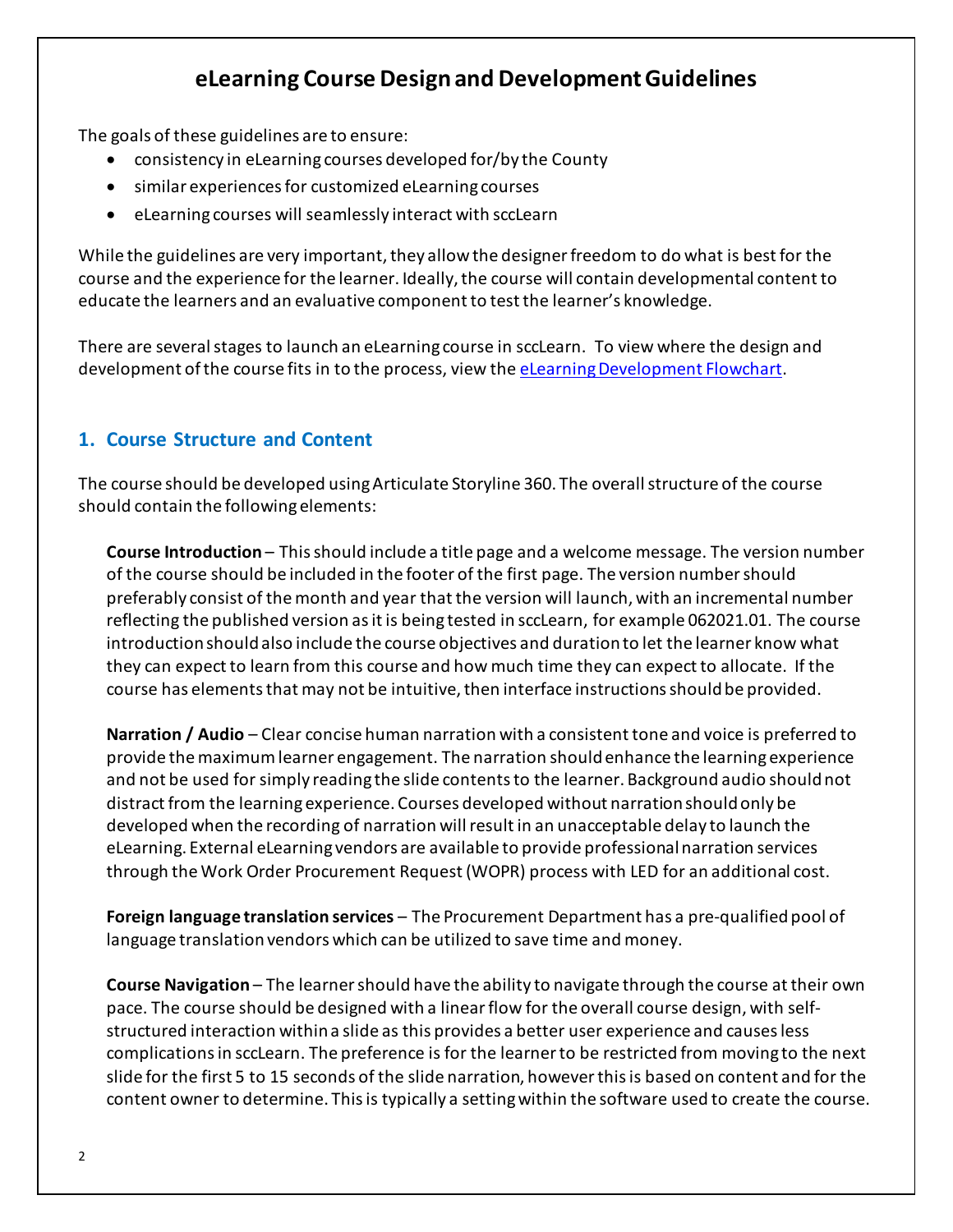**Course Design** – The course should be developed with either the 4:3 or 16:9 aspect ratio with a maximum of 720 pixels wide. The textual elements and narration should be designed to meet the  $6<sup>th</sup>$ grade reading level.

**Learner Engagement** – The course should be engaging and utilize a variety of learner engagement strategies which are interactive and challenging to ensure that the content is being reinforced. The use of scenarios and gamification that allow the learner to leverage prior experience is preferred to enhance the learner's engagement and retention. When using selection boxes for interactions, using both color and a check mark to indicate a visited state helps reduce learner confusion if they are expected to select each item. Make the interactions engaging while being mindful of areas where learners could have difficulty completing the interaction, such as finding items across the training. Provide clear direction when learners have to engage with all buttons on a slide.

Where there are several sections within the course, there should be some indication to the learner that they are entering a new section. The learner should be able to distinguish when a new objective/section is initiated. This could be using a title and objectives for the section and ending with a section summary, or review questions/quiz at the end of each section to allow learners the opportunity to reinforce what they have learned. While knowledge checks reinforce learning throughout the course, keeping the graded questions at the end of the course provides a more consistent experience for the learner, especially if they need to locate all of the embedded questions to repeat the assessment.

If an attestation page is required to be completed, integrate it into the quiz, or provide clear instructions on passing the quiz that an attestation is still required to be completed before course completion will be granted.

**Images and Multimedia** – Images, embedded multimedia, and video should be royalty free and permission should be obtained and provided with the source files. Video works best when embedded, however large video files need to be stored outside of the LMS with a link provided. If the eLearning consists of learners viewing a video (such as a recorded webinar or interview) followed by quiz questions to verify understanding, it is recommended to link to the external video in the sccLearn course description and create a quiz in sccLearn to verify understanding. Options for housing the video outside of sccLearn include Microsoft Stream, YouTube (if allowed by the department) or an internal SharePoint site. The County has a YouTube Channel and can host the video. To host the video on a department YouTube channel, generate a TSS Service Desk ticket to initiate this process and obtain guidance from TSS. Refer the [Social Media Application Policy \(](https://connect.sccgov.org/sites/policies/policypages/Pages/Social-Media-Application-Policy.aspx)only available to County Employees through the County Intranet Network).

In addition, materials developed should capture and display the multifaceted diversity of the communities that the County of Santa Clara serves. For example: ensuring that media comprises individuals who are of various ages, multi-ethnic, multi-culture, multi-ability (people with disabilities), and multi-gender (female, male, nonbinary, and trans) to highlight the broad array of ethnicities, cultures, abilities, and genders in order to foster an environment of visual inclusion which reflects representation for all individuals and scenarios.

**Course Review and Completion** – At the end of each section, there should be a mechanismfor the learner to review and reinforce what they have learned. If using quiz type questions, the scoring of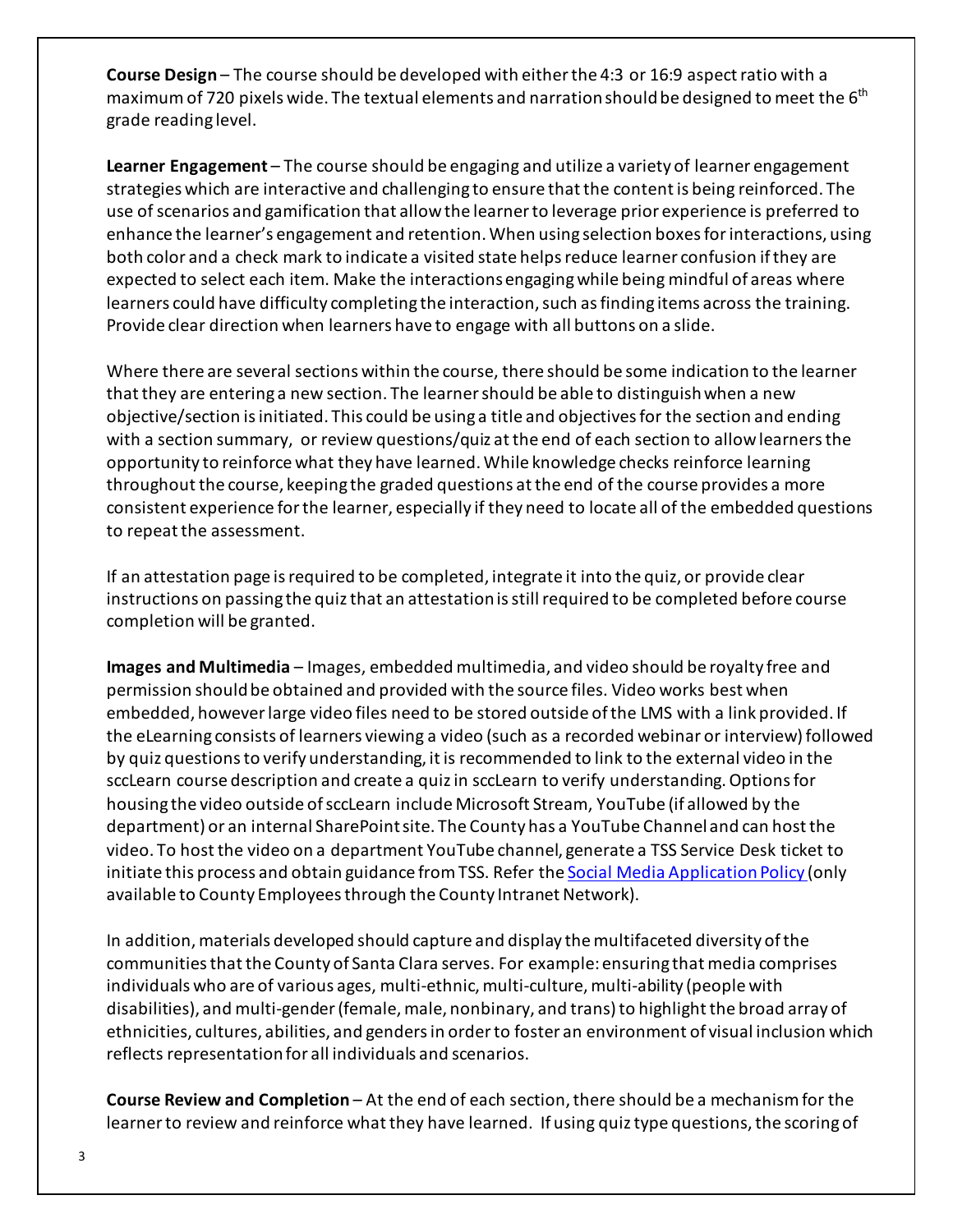the questions should not be reflected on the final quiz. While there are other methods to verify course completion, the best practice is to include a final scored quiz at the end of the course with a passing grade to verify course completion. The method to identify course completion, as determined by the Client Department should be programmed and communicated to sccLearn via the SCORM package. Certificates of completion should **not** be built into the course itself as they are available from sccLearn.

**Course Resources** – Any resources that would enhance the learner's retention should be hyperlink to a pdf file external to the course (if possible). Changes to embedded resourcesrequiresthe course to be modified, republished, retested, and versioned in sccLearn, which causes disruptions for the learners. Additionally, a course glossary could be provided if there are terms that may be new to the learner. Resources that are hyperlinked to an intranet location should indicate to learners that they need to be connected to the County's network to view the resources. For all hyperlinksthat will be opening in a new window, informing the learner will need to navigate back to the course window to complete the training is advised.

### **2. Accessibility and 508 Compliance**

[Section 508](https://www.section508.gov/) (as developed by the U.S. General Services Administration Government-wide IT Accessibility Program) and the World Wide Web Consortium (W3C) provide guidance on building accessible eContent to enhance the learning experience for all learners with differing learning styles. Design and develop the eLearning Courses to implement accessibility features including:

**Closed Captions** – All audio and video contentshould include closed captions so all learners can receive the same information. When adding text boxes, images, or animations, allow for both the captions and the overlays to be visible so that the captions do not cover important information.

**Alternate Text** – Images are inherently inaccessible to people who are unable to see them so including a description as an Alt Text Tag for any relevant images is beneficial. If the image is purely decorative, please label the image with a "".

**Sufficient Color Contrast** – The W3C Web Content Accessibility 2.0 guidelines recommend foreground and background color contrast to have a contrast ratio of at least 4.5:1 (or 3:1 for large text) to be compliant at Level AA. To check the contrast, use the [WebAIM Color Contrast Checker.](http://webaim.org/resources/contrastchecker/)

**Visual Characteristics** – Avoid using color to communicate information as some learners are unable to perceive color differences. Interactions should clearly indicate when the learner has visited/interacted with the activity. Using a check mark or other symbol is preferred over color alone. Ensure there is distinct differentiation between hyperlinks and regular text**.** In addition, the link text should be meaningful when read out of context and should help learners know something about their destination if they click on it. Link text such as "Click here" and "More" should be avoided. Spatial references, such as "Click the button on the right" is meaningless to a screen reader, instead be more specific and use "Click the more info button in the side bar".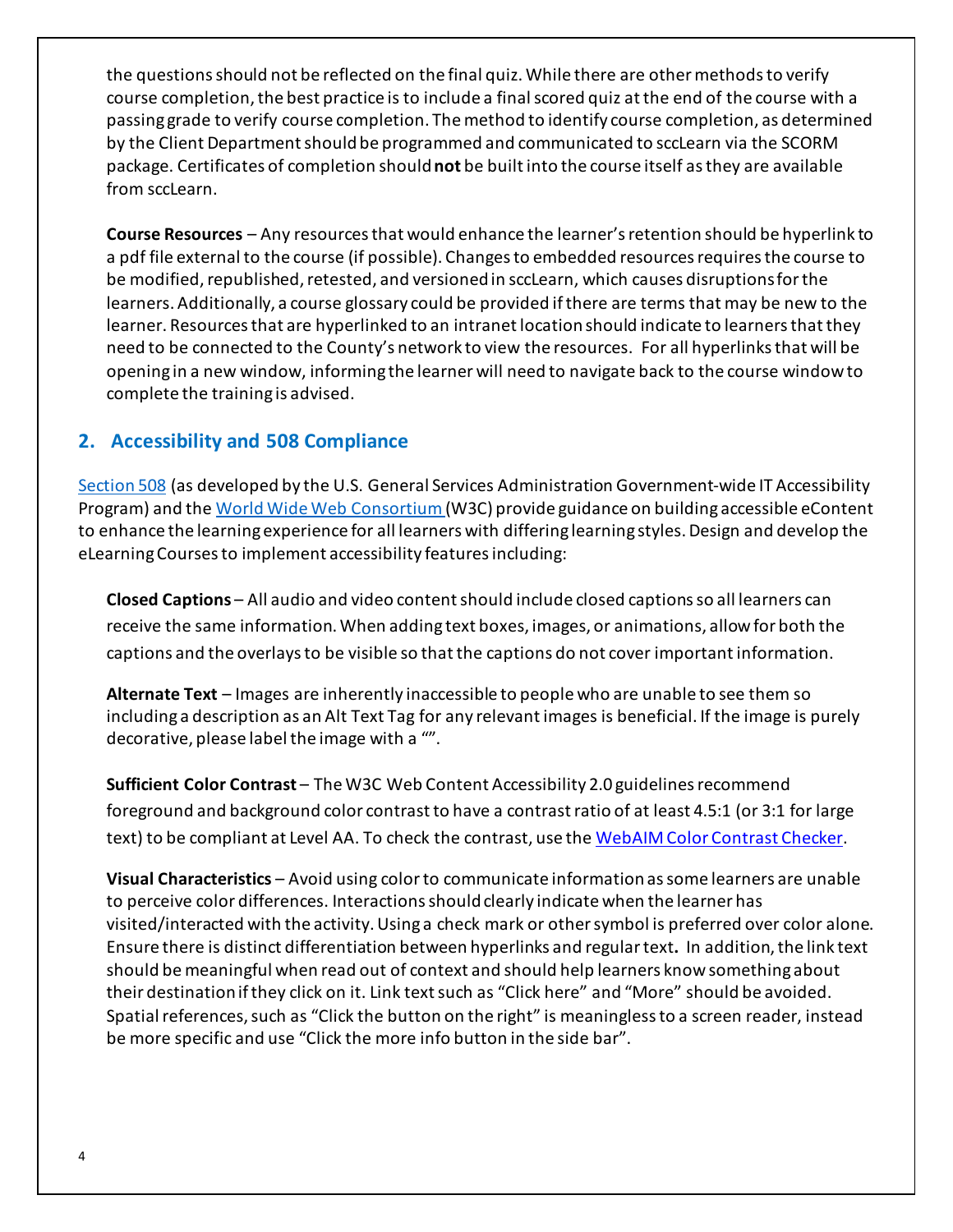**Tab Order** – Ensure the tab order follows a logical order moving sequentially from left to right and top to bottom through the focusable elements mirroring the visual order of navigation and controls on the page.

## **3. Quiz Questions**

The goal is to confirm learners understood the material and learned what they need to effectively do their jobs. Trying to fail or trick learners is NEVER acceptable. Always let learners know how many questions to expect and what the passing score is. Adding unnecessary pressure and stress by using timed tests is not recommended. Remember, learners are trying to focus and do their best. Test for actual knowledge, not reading comprehension. Do not include long, complex questions that take extra time and attention to comprehend which could impact the final score for the learner.

The test's difficulty level should be easy if the learners understand the material. Using theoretical situations and scenarios that mimic expectations post training are better than rote memorization. Below are best practices and preferred techniques for creating optimal quiz questions.

#### **Avoiding Confusion**

**Problem** – Question or answer choices that require an extra moment for the learner to understand what is being asked can cause confusion. Avoid:

- Using negative phrasingor double negatives.
- Inconsistent tense as it presents problemsfor being difficult to decipher and the question is often misunderstoodleading to failed responses.
- Answers with "All of the above" or "Only B+C" which can cause confusion for the learner or make it really easy to answer. Learners can be rewarded for incomplete understanding or be punished unfairly. Learners might know that A and C are correct, but be unsure about B. If they mark "All of the above," they may have answered a question correctly without fully understanding the concept.
- Question and answer choices using different grammatical structure, switching between persons, tenses, and phrasing.

**Solution** – The solution will vary, but techniques to minimize confusion include:

- Rephrasing the question and answer choices in a positive manner.
- Keeping the questions and answers short.
- Using the multiple response question type and asking learnersto "Select all that apply". To make it a little easier, and/or to avoid confusion, indicate how many answers to select by rephrasing the question as "Select **two** true …" and adding "Select **two** that apply".

#### **Providing Clues**

**Problem** – Questions where it is easy to deduce the correct answer by process of elimination.

- Similar wording used in the question and choices make them easy to guess or eliminate.
- True/false questions are easy to guess if learners do not know the answer. It is a 50/50 chance learners will pass the question, vs a 25% chance if learners need to pick 1 out of 4, or lower if using a select all that apply question type. A few true/false questions are acceptable, but the recommendation would not be to include too many for the validity of the quiz.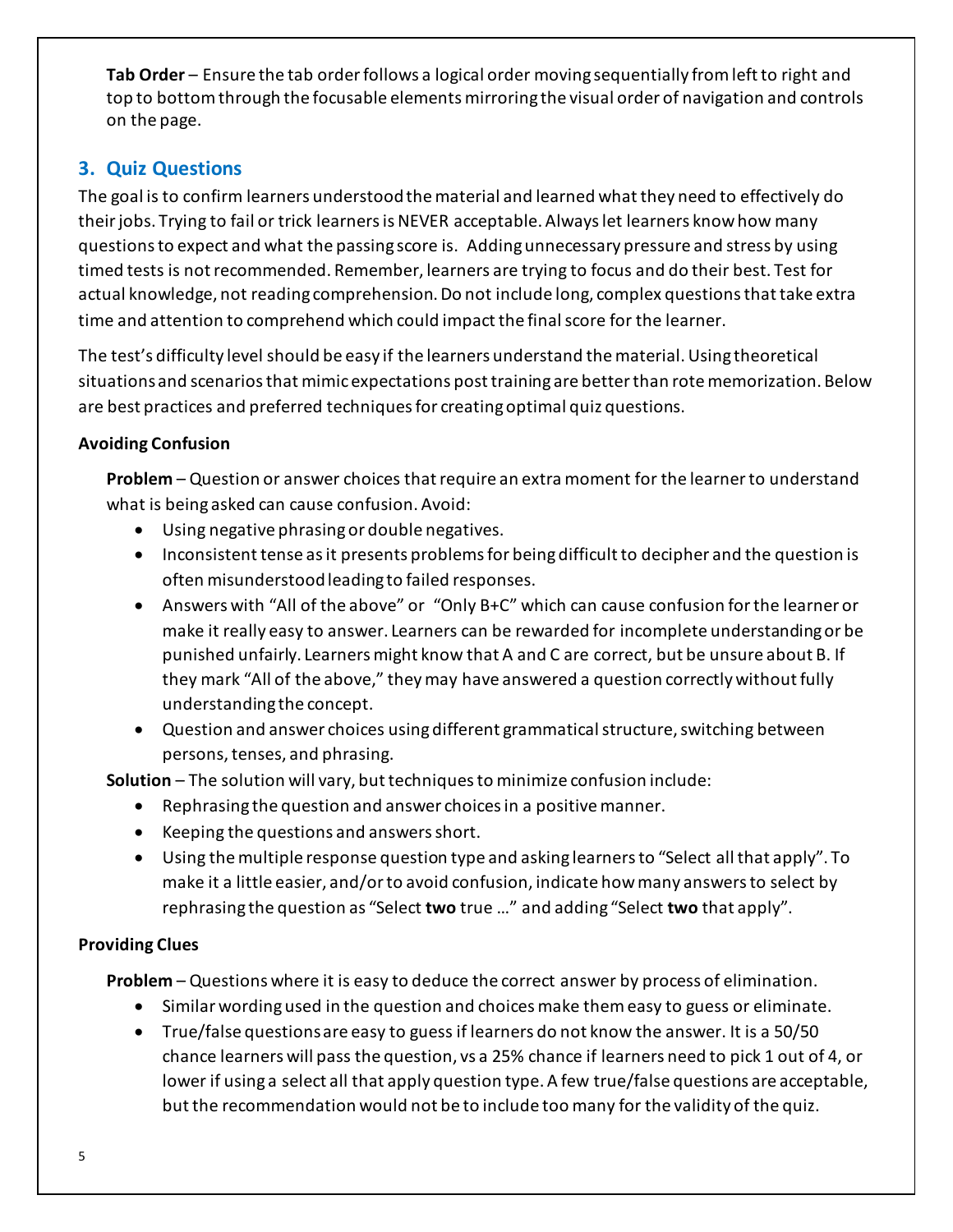- Question and answer choices use words like "always", "only" and "never" provide clues to the correct answer.
- The correct answer choice provides specific/exact details and uses the most words making it the longest answer vs the incorrect answer choices providing vague details.
- One question could provide an answer to another question.

**Solution** – The solution will vary. Avoid providing clues and make the quiz challenging butfair by:

- Rephrasing the question and answer choices to make them clearer and consistent.
- Rewriting true/false questions as a multiple choice or multiple answer question.
- Reviewing the wording used and ensure the distractors are meaningful.
- Reviewing all questions and checking for redundancies and places where other questions may provide hints.

#### **Sample Questions:**

| Instead of                 |                  | Use                        |                                           | Why $\ldots$                                        |
|----------------------------|------------------|----------------------------|-------------------------------------------|-----------------------------------------------------|
| 1. What is the sum of 5+3? |                  | 1. What is the sum of 5+3? |                                           | There is only one correct answer.                   |
| A                          | $7 + 1$          | A                          | 7                                         | All answer choices are consistent.                  |
| В                          | 8                | B                          | 8                                         |                                                     |
| C                          | $10*2-3$         | C                          | 10                                        |                                                     |
| D                          | 15               | D                          | 15                                        |                                                     |
| E                          | Ten              |                            |                                           |                                                     |
| F                          | Only A+B         |                            |                                           |                                                     |
| G                          | All of the above |                            |                                           |                                                     |
| 2. True or false: 5+3=8?   |                  | 2. Select the correctly    |                                           | Question does not provide the                       |
| т                          |                  | solved math problems.      |                                           | answer for the first question.                      |
| F                          |                  | Select all that apply.     |                                           | The problem is now harder to                        |
|                            |                  | A<br>B<br>C                | $5 + 5 = 10$<br>$5X2+3=15$<br>$5 - 3 = 2$ | guess and takes a little more<br>thought to answer. |
|                            |                  | D                          | $10+2=15$                                 |                                                     |

#### **Additional Considerations**

Shuffling of the answer keys is typically recommended for most questions unless the answers consist of dates or numbers which should be presented in order.

Drag and drop style questions should be avoided as they are not accessible.

Consistency should be used if allowing learners multiple attempts to answer the question.

A **Review Quiz** button placed on the results slide often confuses the learners as it allows them to review their answers but does not allow them to correct answers, so should be avoided. It may also provide the correct answers, making it easier to pass the quiz when reattempted.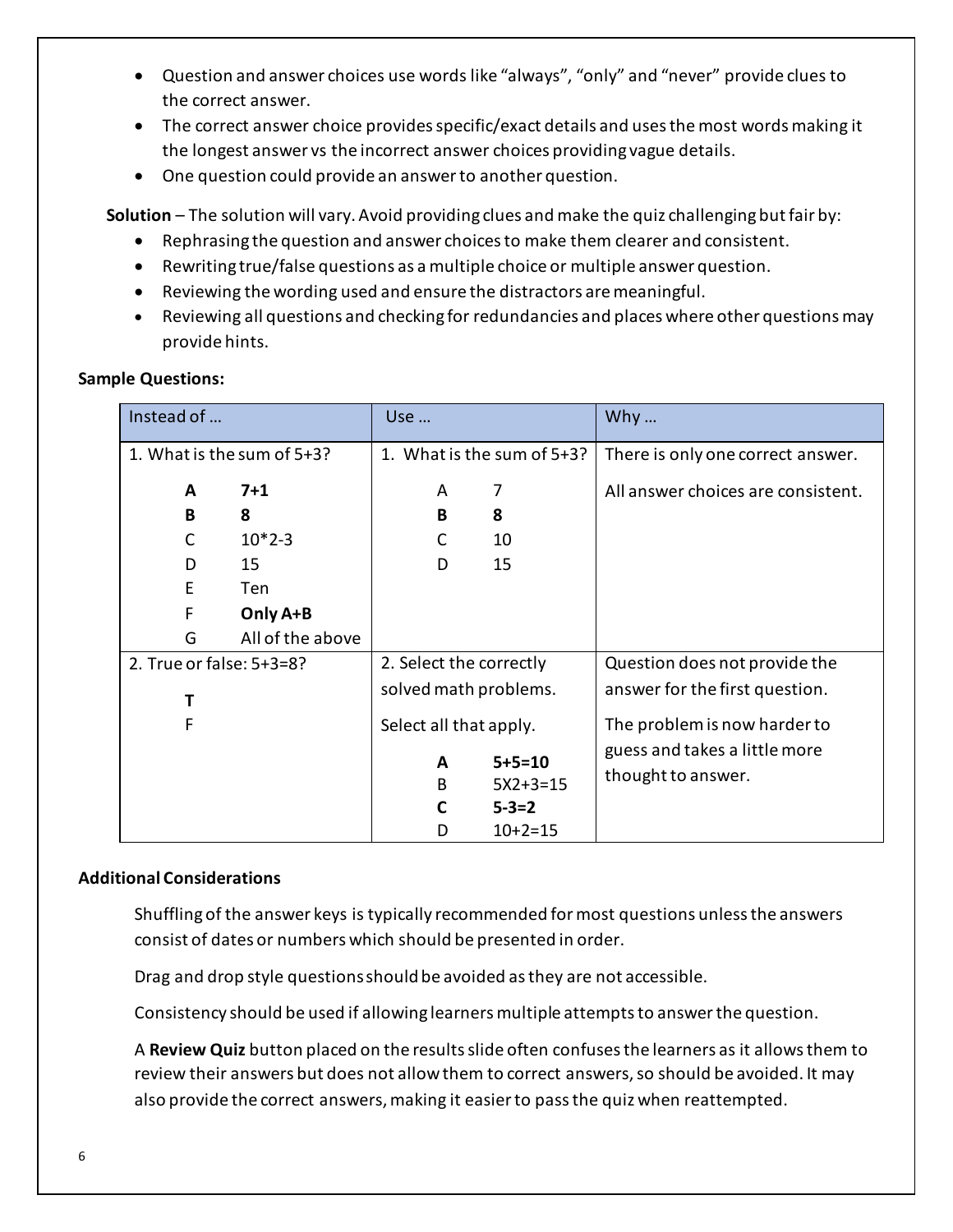A **Print Quiz** button placed on the results slide often provides the correct answers, making it easier to pass the quiz when reattempted.

A **Print Certificate** button is not needed as sccLearn allows the learner to print their own certificates.

# **4. Review, Testing and Publishing**

At a minimum, the eLearning course should be reviewed and tested multiple times throughout the design and development cycle. Refer to th[e eLearning Development Flowchart](https://files.sccgov.org/bc-entlearningdocs/eLearning/eLearningDevelopmentFlowchart.pdf) to view the complete process. Completing these phases of reviews and testing will ensure the eLearning course will function as expected within sccLearn and should not cause any unnecessary complications once the eLearning has been launched. Errors identified after the course is published can cause learner confusion, course incompletions, and service desk tickets. Review and testing phases include:

- 1. Course outline, Storyboard and script reviews prior to beginning development
- 2. Functionality testingoutside of sccLearn during development
- 3. Integration testing in the sccLearn sandbox systemand various browsers after development
- 4. Verification checking and approval in the production sccLearn system after integration testing

The best practice is to have multiple people complete the first 3 levels of testing; the verification checking and approval would only be completed by the project lead. If an issue prevents the testing from moving forward, it should be fixed before continuing with the review or testing. The recommendation is to include Subject Matter Experts (SME's) who know the subject inside out, some who have a vague idea of the subject and others who have no idea of the subject. SMEs typically concentrate on the subject but may miss the finer points as they understand the message, the people who have a vague idea provide feedback on the understanding of the content, while those with no idea of the subject usually concentrate on the navigation or the look and feel of the course and discover unexpected errors.

**Course Outline, Storyboard / Script Reviews** – These reviews are to ensure the eLearning course will contain the correct information for the learner. These reviews are looking at the flow of information and to ensure it makes sense as it will be presented to the learner. A best practice is to have the content also reviewed by policy, legal, and human resources experts (as needed) to make sure the course is compliant. Based on the developer's preference, course outline, storyboard and script reviews may be completed using PowerPoint presentations to represent the visual elements, Word documents to provide the course outline, screen visuals and narration scripts or a combination of file types to ensure the reviewer can follow the design idea. The reviews are typically completed by several independent reviewers using redlines or may be completed within a group meeting.

**Functionality Testing** – Functionality testing is important and completed outside of sccLearn (using sites such as the Articulate 360 review site or SCORM cloud) to make sure the eLearning course is programmed correctly, makes sense and will function and behave as expected. Functionality testing is typically completed by several independent testers or may be completed within a group meeting. During this phase, testing is also completed to make sure the eLearning course is created as outlined in the storyboard. Some typical issuesto look for include:

• Spelling errors, text that is difficult to read or unclear/ambiguous to understand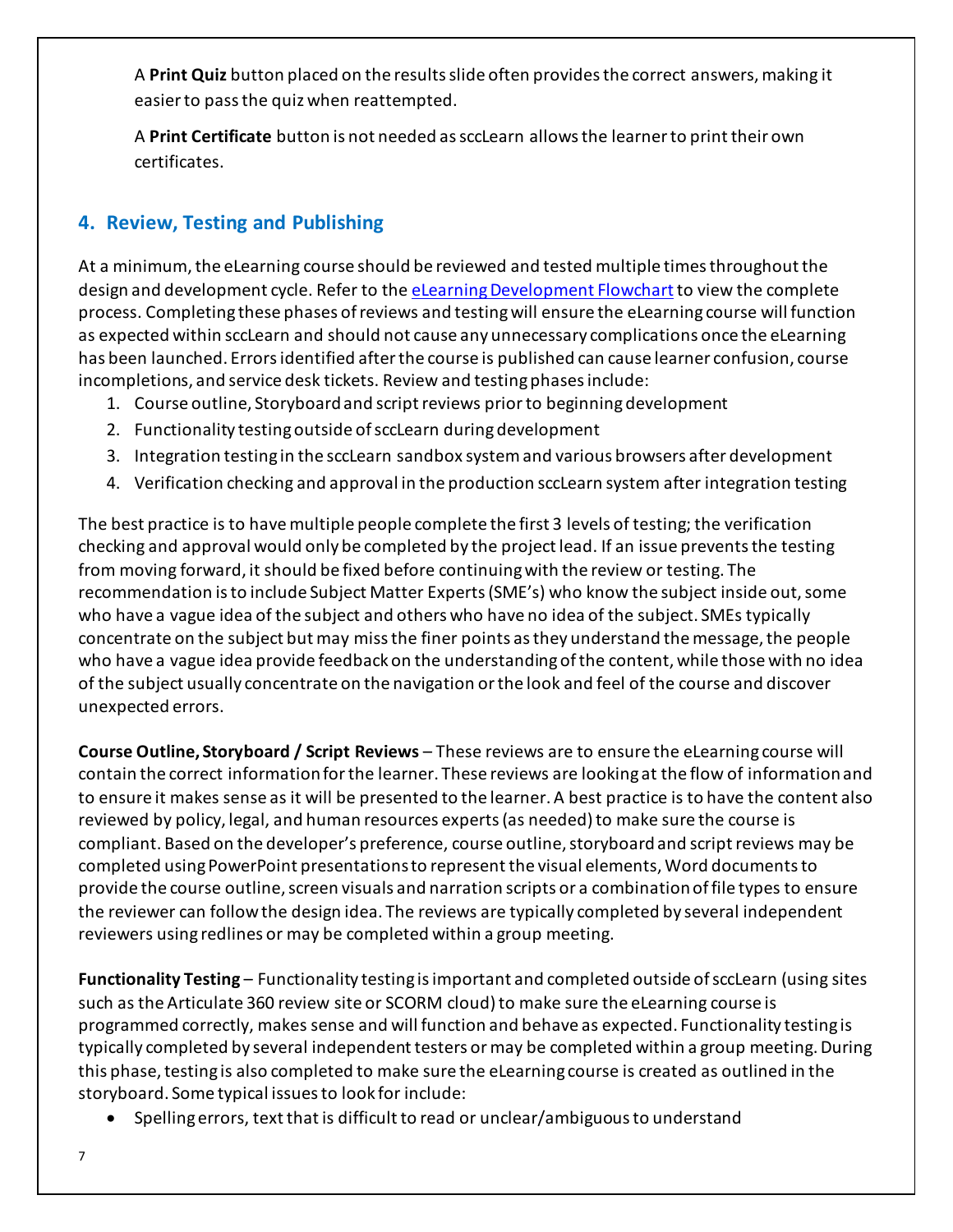- Closed captions not aligned with/reflecting the narration, or covering important onscreen text, images or animation
- Graphics with the wrong aspect ratio (people look like a reflection in a fun house mirror)
- Graphics with the wrong resolution (they look pixelated or fuzzy)
- Graphics that are misaligned or don't represent the topic
- Errors in labellingor hyperlinks and resources not going where expected
- Messages that pop up at the wrong time or feedback not appropriate for the selection made
- Interactions not working properly
- Navigation goes to the wrong screen or Next/Previous buttons not going where expected
- Test is not scoring correctly
- Course not capturing the multifaceted diversity of the communities that the County of Santa Clara serves

Functionality testing may also be known as Alpha testing.

Upon successful completion of the Functionality testing phase, the eLearning course would be uploaded to the sandbox sccLearn system.

**Integration Testing** – Integration testing is completed from within the sccLearn sandbox to make sure the integration with sccLearn is working correctly and the eLearning course behaves as expected. To initiate integration testing, submit an eLearnin[g Upload Form](https://files.sccgov.org/bc-entlearningdocs/eLearning/eLearningUploadRequestForm.pdf) (along with the published files in Zip format), course source files, transcripts, and approvals for using media (if obtained) to LED.

- The eLearning course should be published as SCORM 1.2, HTML 5 with the reported status as Completed/Incomplete or Passed/Incomplete. Do not use Fail as a reporting status.
- The filename used for the published eLearning course upload files (typically Zip file) should reflect the title of the eLearning course along with the version number as placed on the first slide of the eLearning course , for example eLearningTitle-062021.01. If revisions are made to the eLearning course, subsequent versions submitted for upload to sccLearn should be numbered incrementally to reduce the confusion between the versions.

Once this upload request has been received, LED will generate a [test script](https://files.sccgov.org/bc-entlearningdocs/eLearning/eLearningIntegrationTestScript.pdf) containing various scenarios to test the eLearning in the sccLearn sandbox. Integration testing is typically completed by several independent testers with the most commonly used browsers being used at the County (Microsoft Edge and Chrome). While all of the content was reviewed and tested during the previous phases, this testing would not be looking for (or finding) any issues such as typo's or alignment but would be testing the components as they apply to sccLearn. Items tested during this phase will include:

- Verifying sccLearn recognizesthatthe eLearning course was exited without completing it
- Ensuring the learner has the option to restart the eLearning course or continue from where it was exited the next time it is launched
- Confirming sccLearn shows a failed quiz as incomplete or failed, and the eLearning course provides the option to retake the quiz
- Checking that the quiz scored correctly and the quiz be passed (completed successfully)